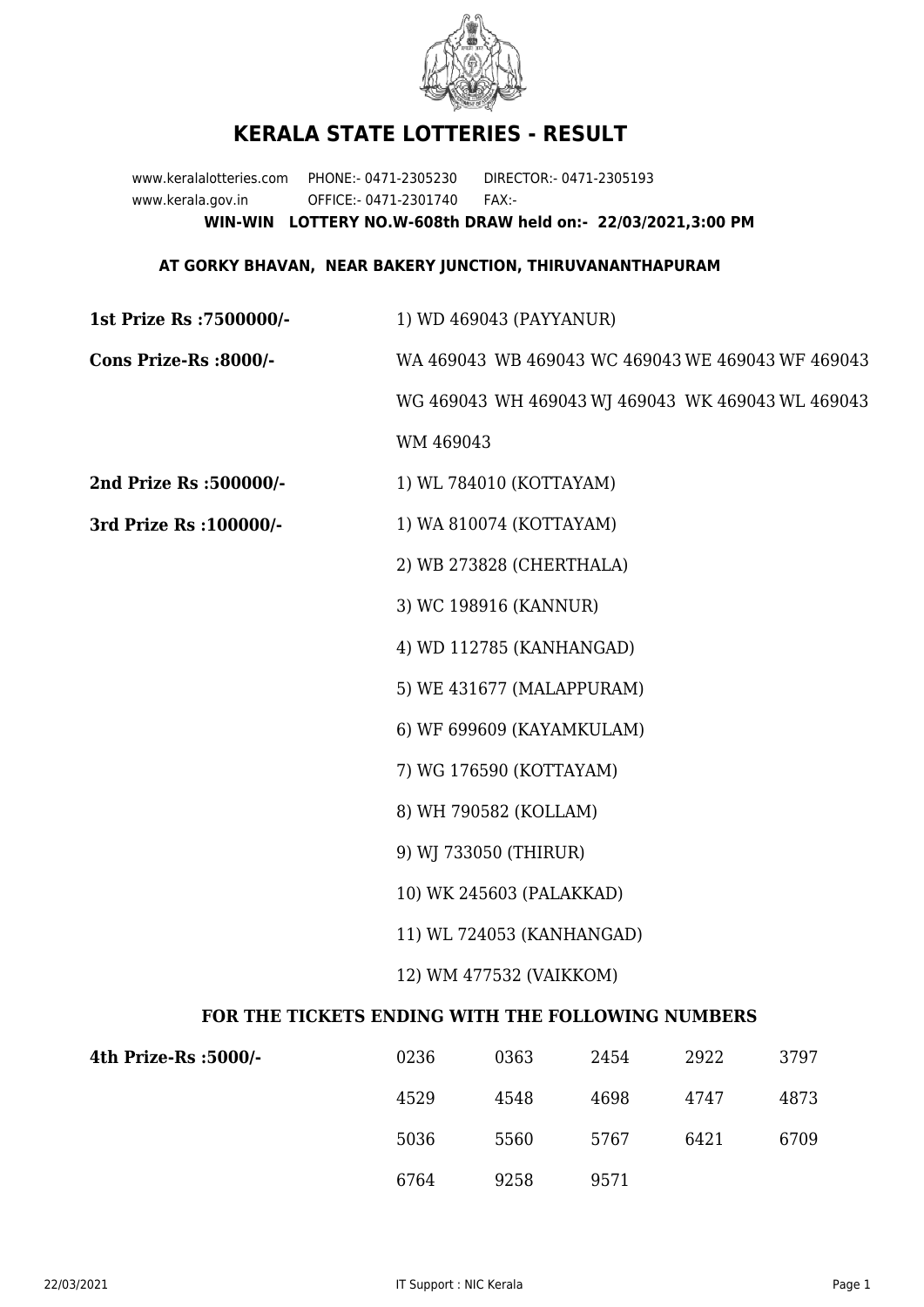| 5th Prize-Rs : 2000/- | 0805 | 2712 | 2820 | 5595 | 5671 |
|-----------------------|------|------|------|------|------|
|                       | 5863 | 6603 | 7213 | 7225 | 8190 |
| 6th Prize-Rs : 1000/- | 0811 | 2275 | 3083 | 3354 | 4605 |
|                       | 4785 | 5106 | 6261 | 6686 | 7312 |
|                       | 8477 | 8597 | 9246 | 9967 |      |
| 7th Prize-Rs :500/-   | 0022 | 0133 | 0279 | 0372 | 0720 |
|                       | 0740 | 1411 | 1507 | 1526 | 1794 |
|                       | 1803 | 1843 | 1940 | 2699 | 2793 |
|                       | 2800 | 3316 | 3602 | 3667 | 3823 |
|                       | 3891 | 4175 | 4260 | 4266 | 4305 |
|                       | 4323 | 4459 | 4487 | 4514 | 4609 |
|                       | 4744 | 4761 | 5341 | 5440 | 5443 |
|                       | 5458 | 5522 | 5628 | 5697 | 6025 |
|                       | 6250 | 6359 | 6569 | 6687 | 6692 |
|                       | 6905 | 7009 | 7013 | 7164 | 7166 |
|                       | 7484 | 7487 | 7522 | 7538 | 7595 |
|                       | 7618 | 7875 | 7876 | 7913 | 7943 |
|                       | 7966 | 7967 | 8088 | 8091 | 8318 |
|                       | 8331 | 8360 | 8453 | 8582 | 8625 |
|                       | 8681 | 8755 | 8812 | 8871 | 8982 |
|                       | 8997 | 9061 | 9217 | 9304 | 9504 |
|                       | 9888 | 9969 |      |      |      |
| 8th Prize-Rs : 100/-  | 0016 | 0033 | 0036 | 0061 | 0183 |
|                       | 0266 | 0884 | 0895 | 1167 | 1303 |
|                       | 1524 | 1577 | 1623 | 1738 | 1773 |
|                       | 1853 | 1880 | 1918 | 1938 | 2160 |
|                       | 2215 | 2279 | 2282 | 2381 | 2508 |
|                       | 2528 | 2551 | 2828 | 2851 | 2970 |
|                       | 3024 | 3027 | 3047 | 3082 | 3116 |